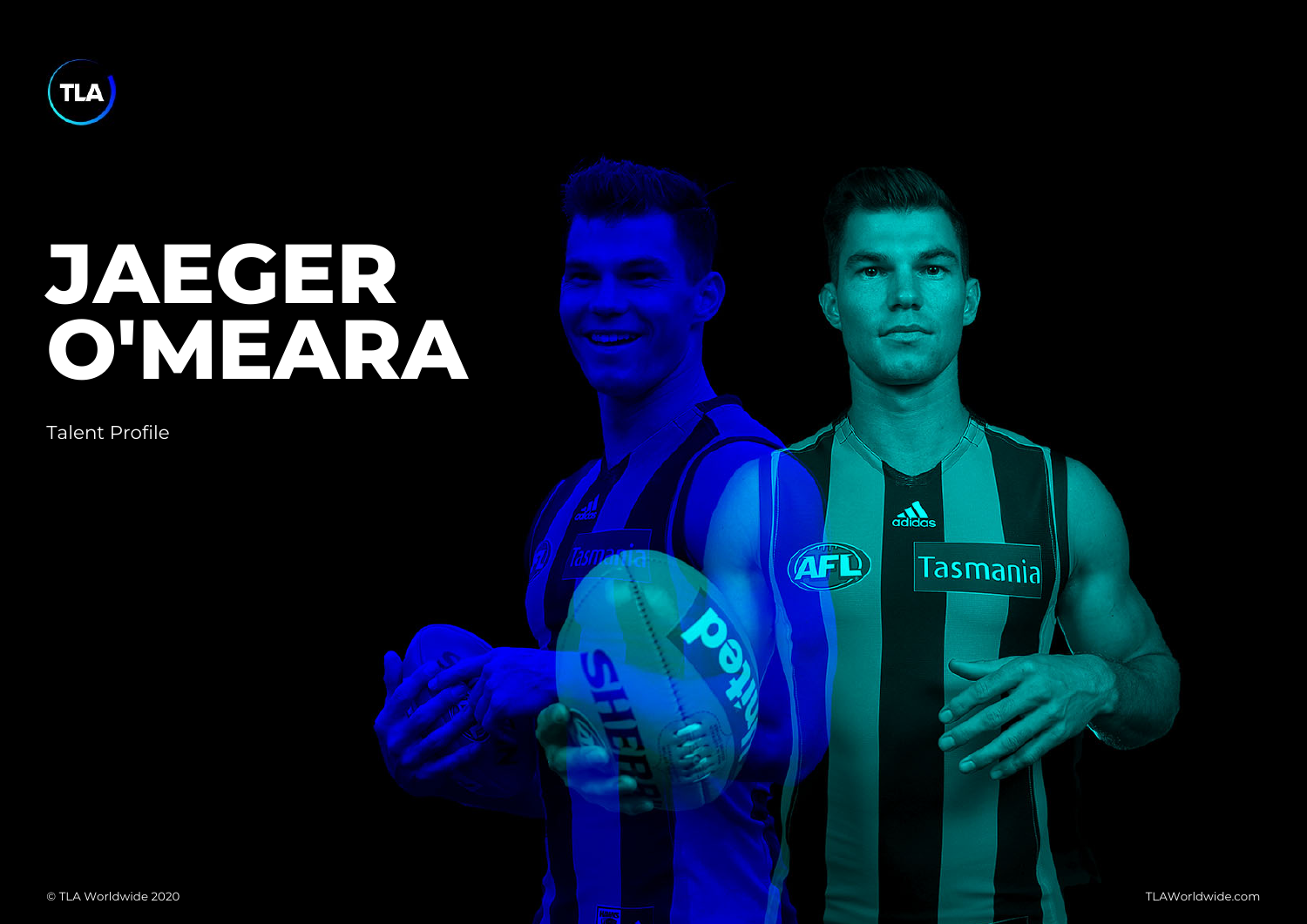A Rising Star who is now rega one of the strongest midfielde competition, Jaeger O Meara h catching the eye of onlookers early age.

| NATIONALITY             | CAPABILITIES     |
|-------------------------|------------------|
| Australian              | Guest Panellist  |
|                         | Clinics          |
| DATE OF BIRTH           | Ambassador       |
| 2/23/94                 | Social Media     |
|                         | PR Campaign      |
| <b>TEAMS</b>            | Appearances      |
| RAILWAYS<br>PERTH       | INTERESTS        |
| GOLD COAST SUNSifestyle |                  |
| H A W T H O R N         | Beauty & Fashion |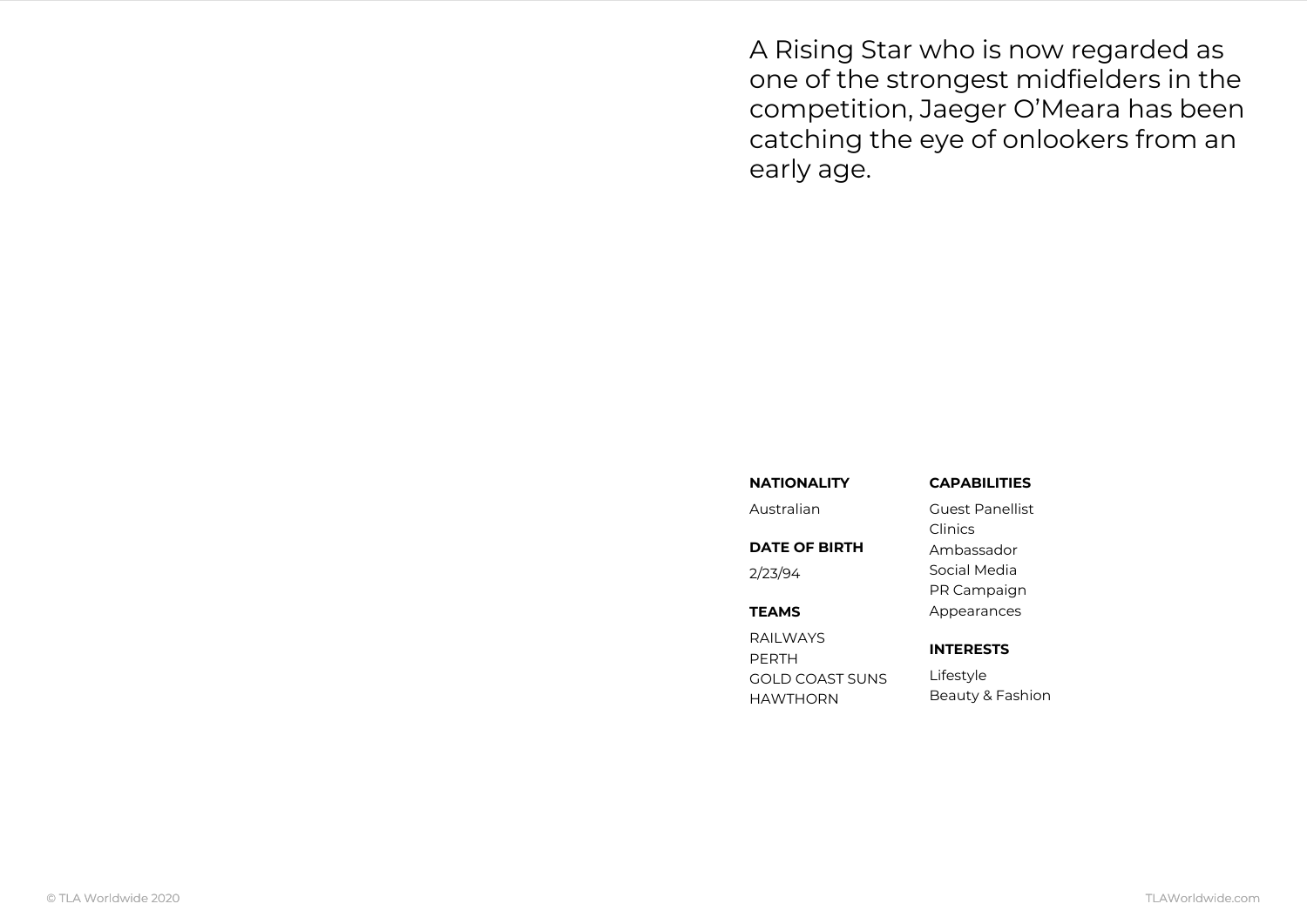As a 16 year old playing amongst men in Western Australia s Great Northern Football League, O Meara was judged best on ground in the 2010 Grand Final. From there he was recruited to the WAFL, before the Gold Coast Suns signed O Meara as a 17 year old in the 2011 mini draft. Too young to play an official AFL game for the Suns, O Meara spent a year developing in the professional environment before he was finally unleashed in the 2013 season. It was not long before he became a key player in the midfield and was awarded the 2013 Rising Star.

Another successful season followed in 2014, before O Meara was struck down with injury which kept him on the sidelines for 2015 and 2016. Ahead of the 2017 season O Meara requested a trade to Hawthorn which saw him add just six games in his first year at the club. The conservative approach taken to ease O Meara back from injury has paid dividends now seeing him play 21 games in both 2018 and 2019, and shoulder the midfield load of a developing group. O Meara was voted in to the leadership group in 2019, and was named Vice-Captain and played his 100th game in 2020.

O Meara is an Adidas Ambassador and has worked with Polished man in 2020

SOCIAL MEDIA MARKERS



 $5K+$ TWITTER FOLLOWERS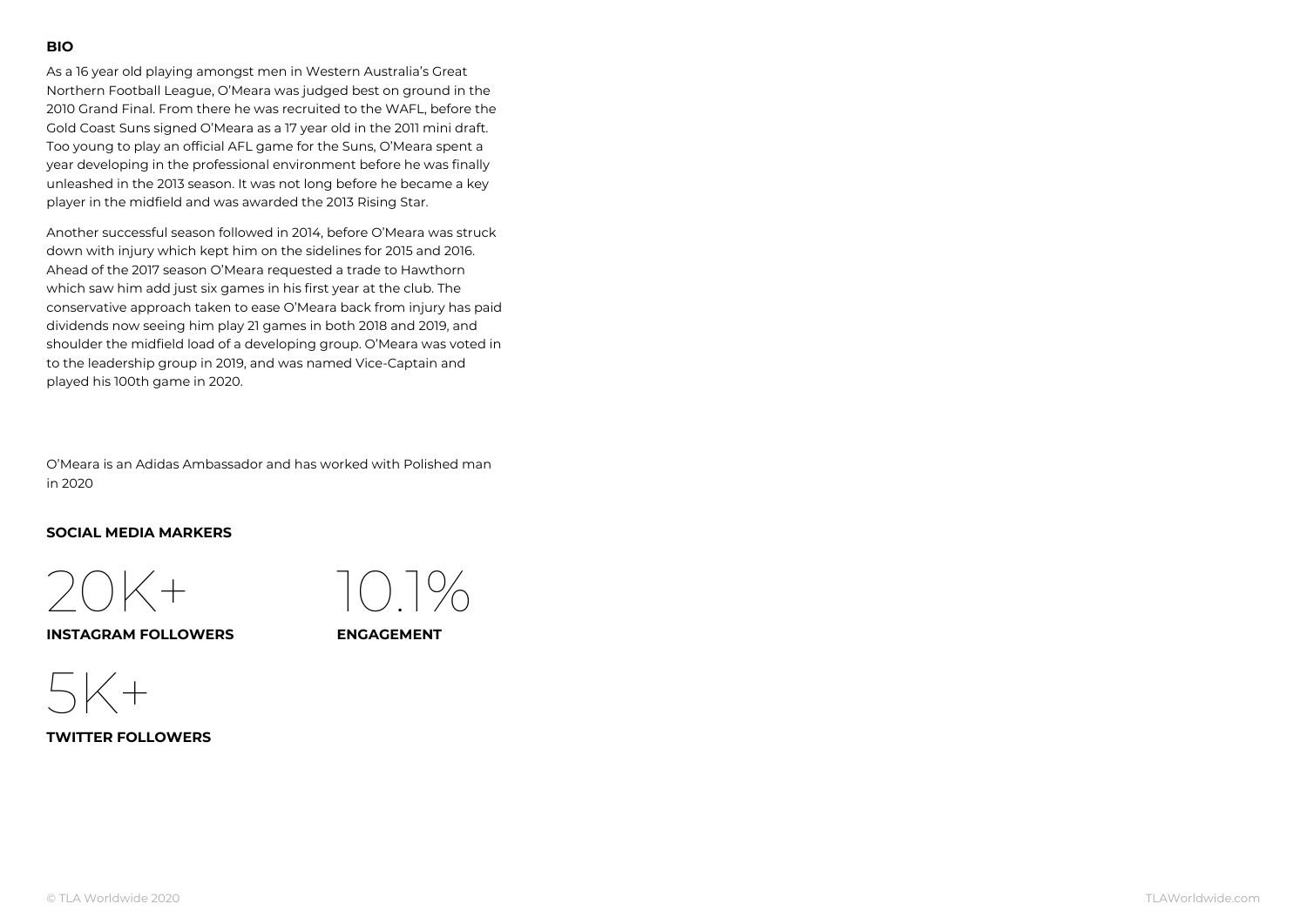## CAREER HIGHLIGHTS

2013NAB Rising Star 2013AFLPA Best First Year Player 2013AFL 22Under 22 2014AFLCA Best Young Player